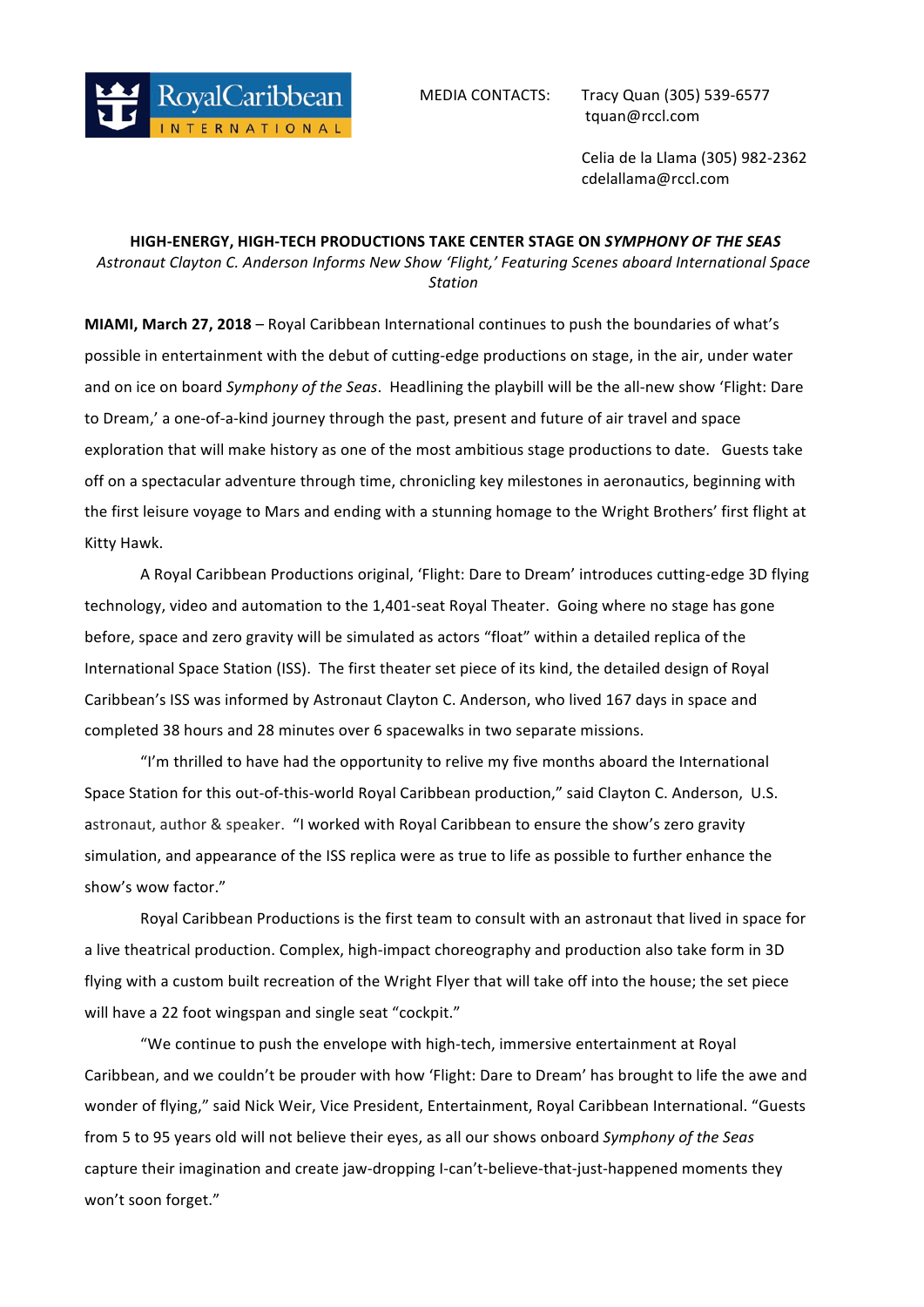Three additional headline shows across three distinct stage venues on *Symphony of the Seas*, include:

- 1977 in Studio B is the continuation to "1877," the ice-skating show introduced on sister-ship *Harmony of the Seas, featuring the time-traveling hero, Tempus. In his latest adventure, Tempus* heads to London where a mysterious jewel thief with special powers has stolen the Queen's crown jewels on the eve of her Silver Jubilee. Timing is everything in this imaginative original ice show, featuring high-tech projection mapping images that bring the '70s to life on the ice.
- Hairspray, a guest favorite, gets a makeover for *Symphony of the Seas* with new choreography and staging of the Tony Award- winning musical. The larger-than-life, Royal Caribbean Productions' original introduces revolutionary set design, taking the story of loveable teen Tracy Turnblad in 1960s Baltimore, to the next level.
- **HiRO** raises the bar on Royal Caribbean's aqua shows with more high flying feats, unexpected stunts and extraordinary acrobatics than ever before. Brought to life by the world's best extreme-sport athletes, HiRO pushes the limits of a theatrical production at sea with cuttingedge technology and choreography and. No two shows are the same, making it worth seeing twice. The show features 3D flying technology used by aerialists as they literally soar above the crowd, plus acrobats and professional divers.

## *Cutting-Edge Entertainment Venues on Symphony*

- The **AquaTheater** on *Symphony of the Seas* is the distinct high diving, acrobatic performance space found only on Royal Caribbean's Oasis Class of ships, featuring an open-air amphitheater overlooking the ocean and a performance pool – the deepest at seas – with hydraulic lifts and 10-meter diving platforms.
- Ice shows at **Studio B** pair world-class skaters performing extraordinary skills against stunning multimedia visuals and audio. Guests watch as the surface of the ice rink transforms before their very eyes, blending fantasy with reality.
- The **Royal Theater** is a spectacular, state-of-the-art space seating 1,380 guests, and enlisting cutting-edge technology to create a performance environment that is enthralling and immersive.

## *About Clayton Anderson:*

Astronaut Clayton "Astro Clay" Anderson, Nebraska's only astronaut, has spent 167 days in space and 38 hours and 28 minutes over 6 spacewalks. He applied 15 times before NASA selected him as an Astronaut in 1998; and he spent 30 years working for NASA, as an engineer and Astronaut. Succeeding in one of the most difficult and coveted jobs in the world through perseverance and a nevergive-up mantra, Anderson currently employs NASA's "Plan, Train and Fly (Execute)" philosophy, along with lessons learned in the areas of leadership, persistence and passion, to deliver a unique and "out of